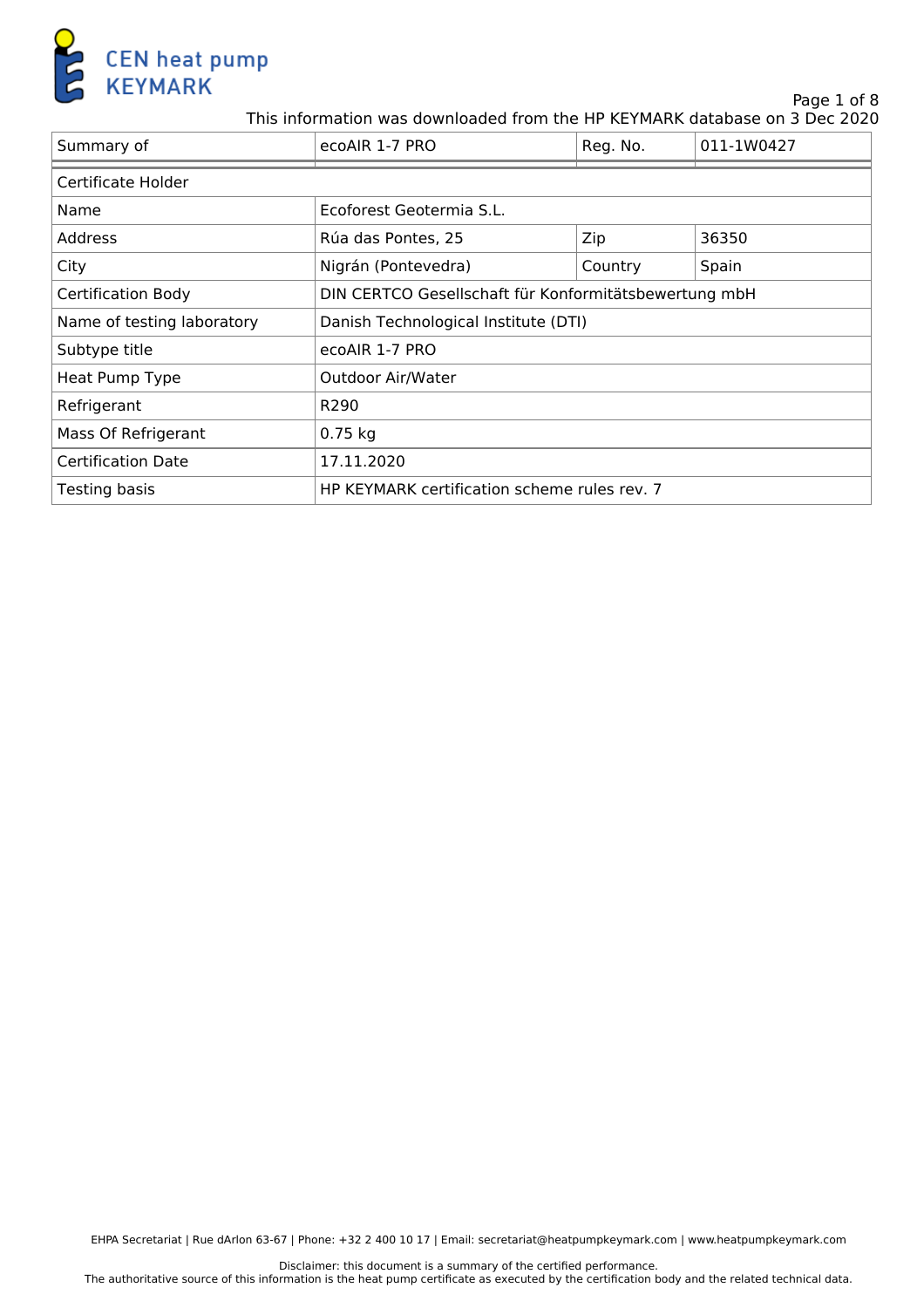

# **Model: ECOAIR 1-7 PRO**

| <b>General Data</b>  |                                  |
|----------------------|----------------------------------|
| $\ldots$ ower supply | ነ0Hz<br>$\mathbf{v}$<br>$\bf{v}$ |

### Average Climate

| <b>EN 12102-1</b>         |                 |                           |  |
|---------------------------|-----------------|---------------------------|--|
|                           | Low temperature | <b>Medium temperature</b> |  |
| Sound power level outdoor | 55 $dB(A)$      | 55 $dB(A)$                |  |

| <b>EN 14825</b>         |                 |                           |
|-------------------------|-----------------|---------------------------|
|                         | Low temperature | <b>Medium temperature</b> |
| $\eta_{\text{s}}$       | 175 %           | 135 %                     |
| Prated                  | 4.10 kW         | 4.00 kW                   |
| <b>SCOP</b>             | 4.45            | 3.45                      |
| Tbiv                    | $-7 °C$         | $-7 °C$                   |
| <b>TOL</b>              | $-10$ °C        | $-10$ °C                  |
| Pdh Tj = $-7^{\circ}$ C | 3.69 kW         | 3.47 kW                   |
| COP Tj = $-7^{\circ}$ C | 2.96            | 2.21                      |
| Cdh                     | 0.99            | 0.99                      |
| Pdh Tj = $+2$ °C        | 2.26 kW         | 2.18 kW                   |
| COP Tj = $+2^{\circ}C$  | 4.63            | 3.46                      |
| Cdh                     | 0.98            | 0.99                      |

EHPA Secretariat | Rue dArlon 63-67 | Phone: +32 2 400 10 17 | Email: secretariat@heatpumpkeymark.com | www.heatpumpkeymark.com

Disclaimer: this document is a summary of the certified performance.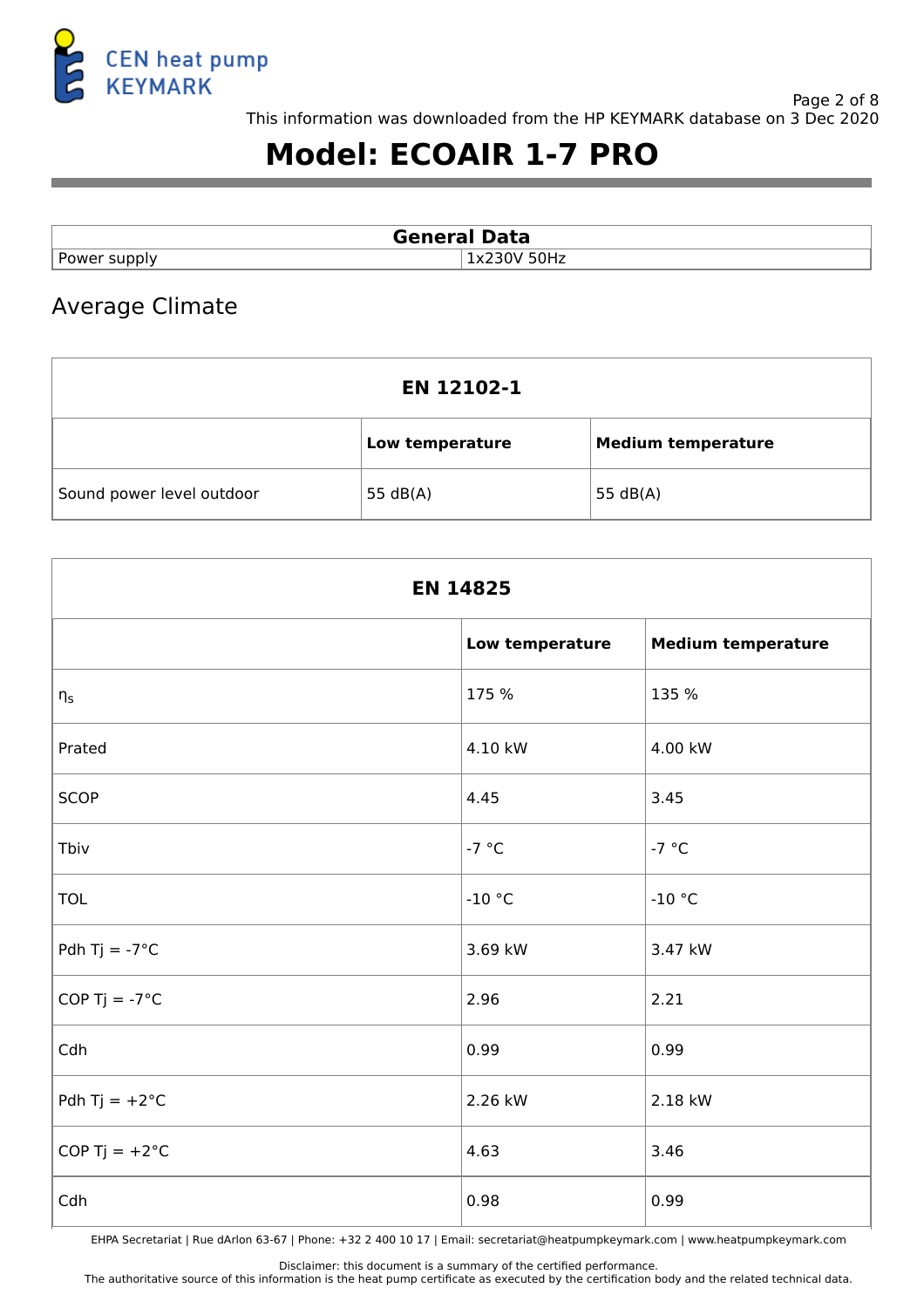

Page 3 of 8

This information was downloaded from the HP KEYMARK database on 3 Dec 2020

| Pdh Tj = $+7^{\circ}$ C                    | 1.50 kW     | 1.37 kW     |
|--------------------------------------------|-------------|-------------|
| COP Tj = $+7^{\circ}$ C                    | 5.61        | 4.46        |
| Cdh                                        | 0.97        | 0.97        |
| Pdh Tj = $12^{\circ}$ C                    | 1.34 kW     | 1.45 kW     |
| COP Tj = $12^{\circ}$ C                    | 5.79        | 5.57        |
| Cdh                                        | 0.96        | 0.96        |
| Pdh $Tj = Tbiv$                            | 3.69 kW     | 3.47 kW     |
| $COP$ Tj = Tbiv                            | 2.96        | 2.21        |
| $Pdh Tj = TOL$                             | 3.63 kW     | 3.34 kW     |
| $COP$ Tj = TOL                             | 2.83        | 2.07        |
| <b>WTOL</b>                                | 75 °C       | 75 °C       |
| Poff                                       | 0 W         | $0\,$ W     |
| <b>PTO</b>                                 | 10 W        | 10 W        |
| <b>PSB</b>                                 | 8 W         | 8 W         |
| <b>PCK</b>                                 | 10 W        | 10 W        |
| Supplementary Heater: Type of energy input | Electricity | Electricity |
| Supplementary Heater: PSUP                 | 0.47 kW     | $0.66$ kW   |
| Annual energy consumption Qhe              | 1902 kWh    | 2396 kWh    |

# Heating

EHPA Secretariat | Rue dArlon 63-67 | Phone: +32 2 400 10 17 | Email: secretariat@heatpumpkeymark.com | www.heatpumpkeymark.com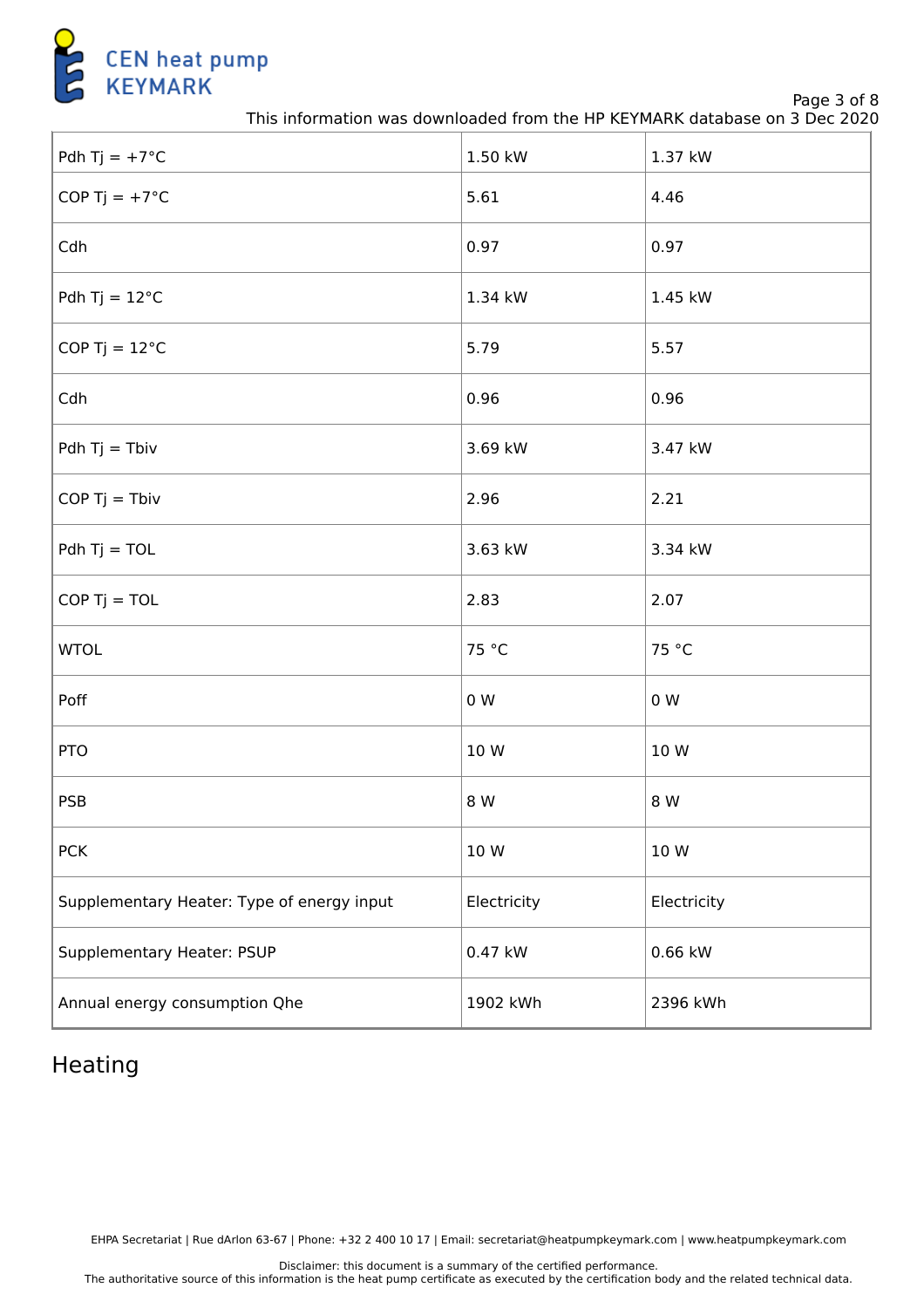

#### Page 4 of 8 This information was downloaded from the HP KEYMARK database on 3 Dec 2020

| EN 14511-4                                 |        |  |
|--------------------------------------------|--------|--|
|                                            |        |  |
| Shutting off the heat transfer medium flow | passed |  |
| Complete power supply failure              | passed |  |
| Defrost test                               | passed |  |
| Starting and operating test                | passed |  |

| EN 14511-2             |                      |                           |  |
|------------------------|----------------------|---------------------------|--|
|                        | Low temperature      | <b>Medium temperature</b> |  |
| Heat output            | 3.30 kW              | 2.80 kW                   |  |
| El input               | 0.64 kW              | 0.85 kW                   |  |
| <b>COP</b>             | 5.20                 | 3.30                      |  |
| Indoor water flow rate | $0.53 \text{ m}^3/h$ | $0.27 \text{ m}^3/h$      |  |

# Warmer Climate

| EN 12102-1                |                 |                           |  |
|---------------------------|-----------------|---------------------------|--|
|                           | Low temperature | <b>Medium temperature</b> |  |
| Sound power level outdoor | 55 $dB(A)$      | 55 $dB(A)$                |  |

| <b>EN 14825</b> |                 |                           |
|-----------------|-----------------|---------------------------|
|                 | Low temperature | <b>Medium temperature</b> |
| $\eta_s$        | 202 %           | 159 %                     |

EHPA Secretariat | Rue dArlon 63-67 | Phone: +32 2 400 10 17 | Email: secretariat@heatpumpkeymark.com | www.heatpumpkeymark.com

Disclaimer: this document is a summary of the certified performance.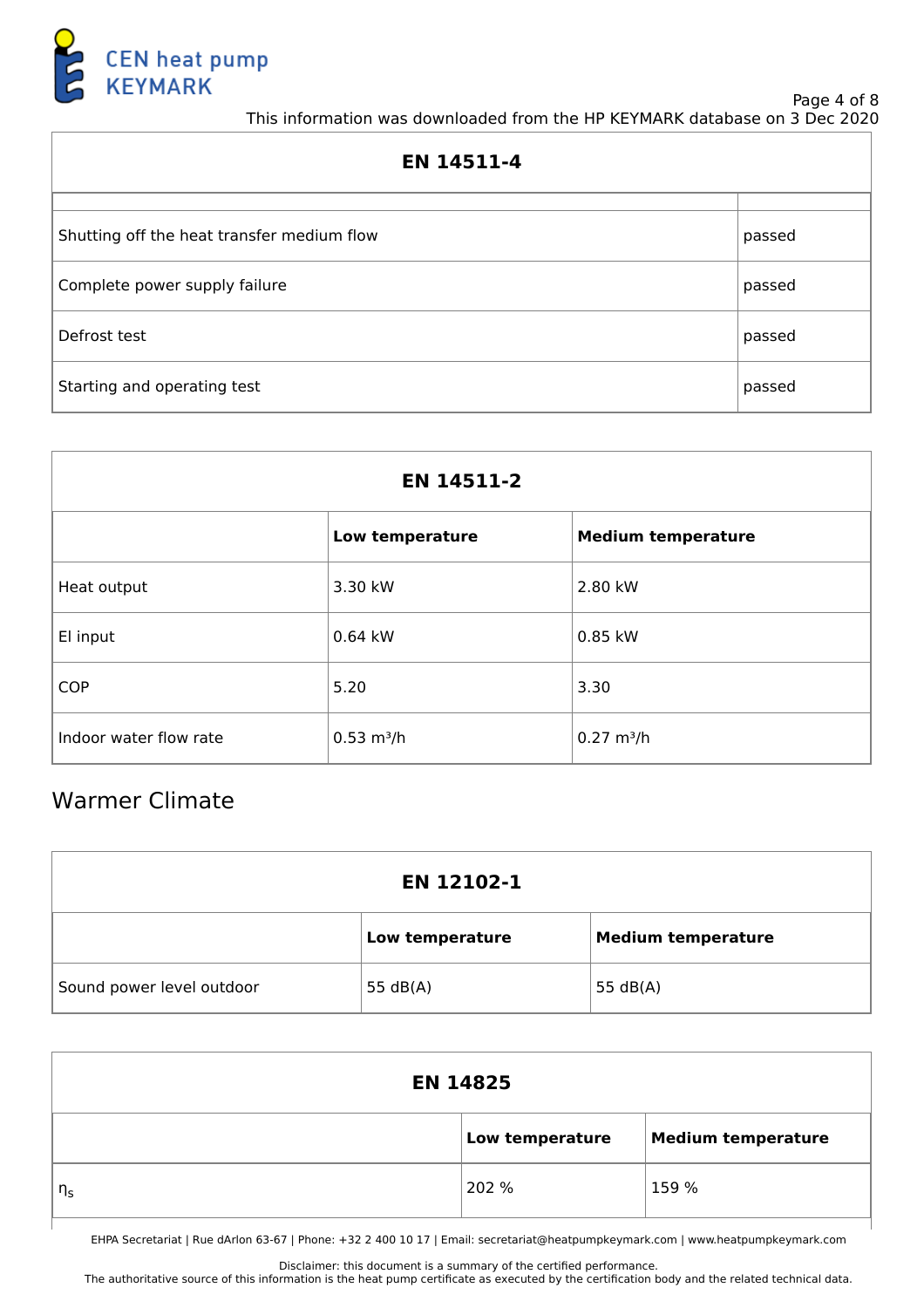

Page 5 of 8

This information was downloaded from the HP KEYMARK database on 3 Dec 2020

| Prated                  | 4.00 kW | 3.60 kW |
|-------------------------|---------|---------|
| <b>SCOP</b>             | 5.11    | 4.04    |
| Tbiv                    | 2 °C    | 2 °C    |
| <b>TOL</b>              | 2 °C    | 2 °C    |
| Pdh Tj = $+2^{\circ}C$  | 4.02 kW | 3.63 kW |
| COP Tj = $+2^{\circ}$ C | 3.00    | 2.11    |
| Cdh                     | 0.99    | 0.99    |
| Pdh Tj = $+7^{\circ}$ C | 2.54 kW | 2.41 kW |
| COP Tj = $+7^{\circ}$ C | 6.15    | 3.79    |
| Cdh                     | 0.98    | 0.99    |
| Pdh Tj = $12^{\circ}$ C | 1.23 kW | 1.51 kW |
| COP Tj = $12^{\circ}$ C | 5.26    | 5.26    |
| Cdh                     | 0.96    | 0.97    |
| Pdh $Tj = Tbiv$         | 4.02 kW | 3.63 kW |
| $COP$ Tj = Tbiv         | 3.00    | 2.11    |
| $Pdh Tj = TOL$          | 4.02 kW | 3.63 kW |
| $COP$ Tj = TOL          | 3.00    | 2.11    |
| <b>WTOL</b>             | 75 °C   | 75 °C   |
| Poff                    | 0 W     | 0 W     |
| <b>PTO</b>              | 10 W    | 10 W    |
| <b>PSB</b>              | 8 W     | 8 W     |
|                         |         |         |

EHPA Secretariat | Rue dArlon 63-67 | Phone: +32 2 400 10 17 | Email: secretariat@heatpumpkeymark.com | www.heatpumpkeymark.com

Disclaimer: this document is a summary of the certified performance.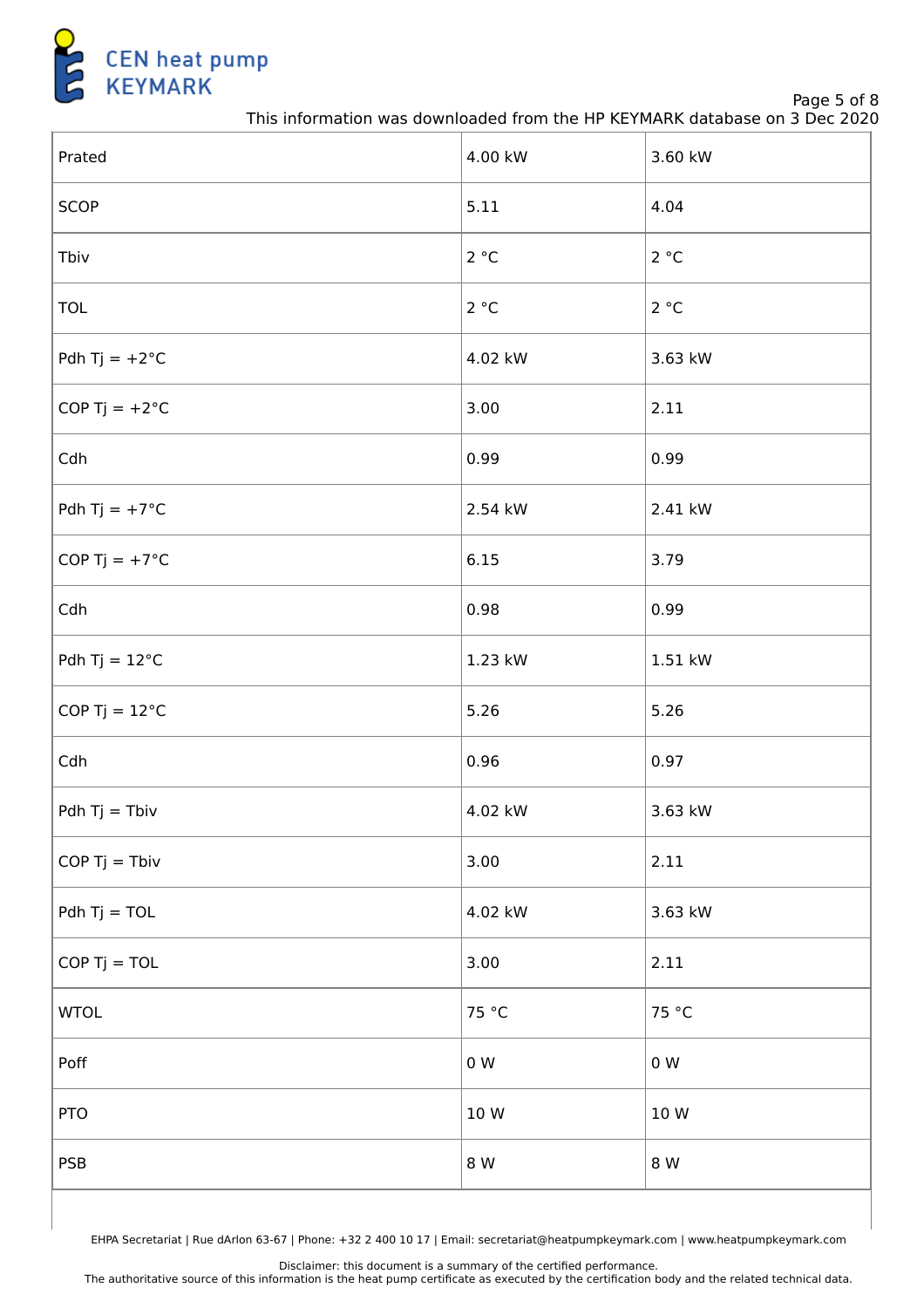

Page 6 of 8

This information was downloaded from the HP KEYMARK database on 3 Dec 2020

| $ $ PCK                                    | 10 W        | 10 W        |
|--------------------------------------------|-------------|-------------|
| Supplementary Heater: Type of energy input | Electricity | Electricity |
| Supplementary Heater: PSUP                 | $0.00$ kW   | $0.00$ kW   |
| Annual energy consumption Qhe              | 1045 kWh    | 1191 kWh    |

### Colder Climate

| EN 12102-1                |                 |                           |  |
|---------------------------|-----------------|---------------------------|--|
|                           | Low temperature | <b>Medium temperature</b> |  |
| Sound power level outdoor | 55 $dB(A)$      | 55 $dB(A)$                |  |

| <b>EN 14825</b>         |                 |                           |  |
|-------------------------|-----------------|---------------------------|--|
|                         | Low temperature | <b>Medium temperature</b> |  |
| $\eta_{\sf s}$          | 146 %           | 120 %                     |  |
| Prated                  | 4.50 kW         | 4.30 kW                   |  |
| <b>SCOP</b>             | 3.72            | 3.07                      |  |
| Tbiv                    | $-12$ °C        | $-12$ °C                  |  |
| <b>TOL</b>              | $-15 °C$        | $-15 °C$                  |  |
| Pdh Tj = $-7^{\circ}$ C | 2.73 kW         | 2.64 kW                   |  |
| COP Tj = $-7^{\circ}$ C | 3.69            | 2.79                      |  |
| Cdh                     | 0.99            | 0.99                      |  |
| Pdh Tj = $+2^{\circ}$ C | 1.64 kW         | 1.57 kW                   |  |

EHPA Secretariat | Rue dArlon 63-67 | Phone: +32 2 400 10 17 | Email: secretariat@heatpumpkeymark.com | www.heatpumpkeymark.com

Disclaimer: this document is a summary of the certified performance.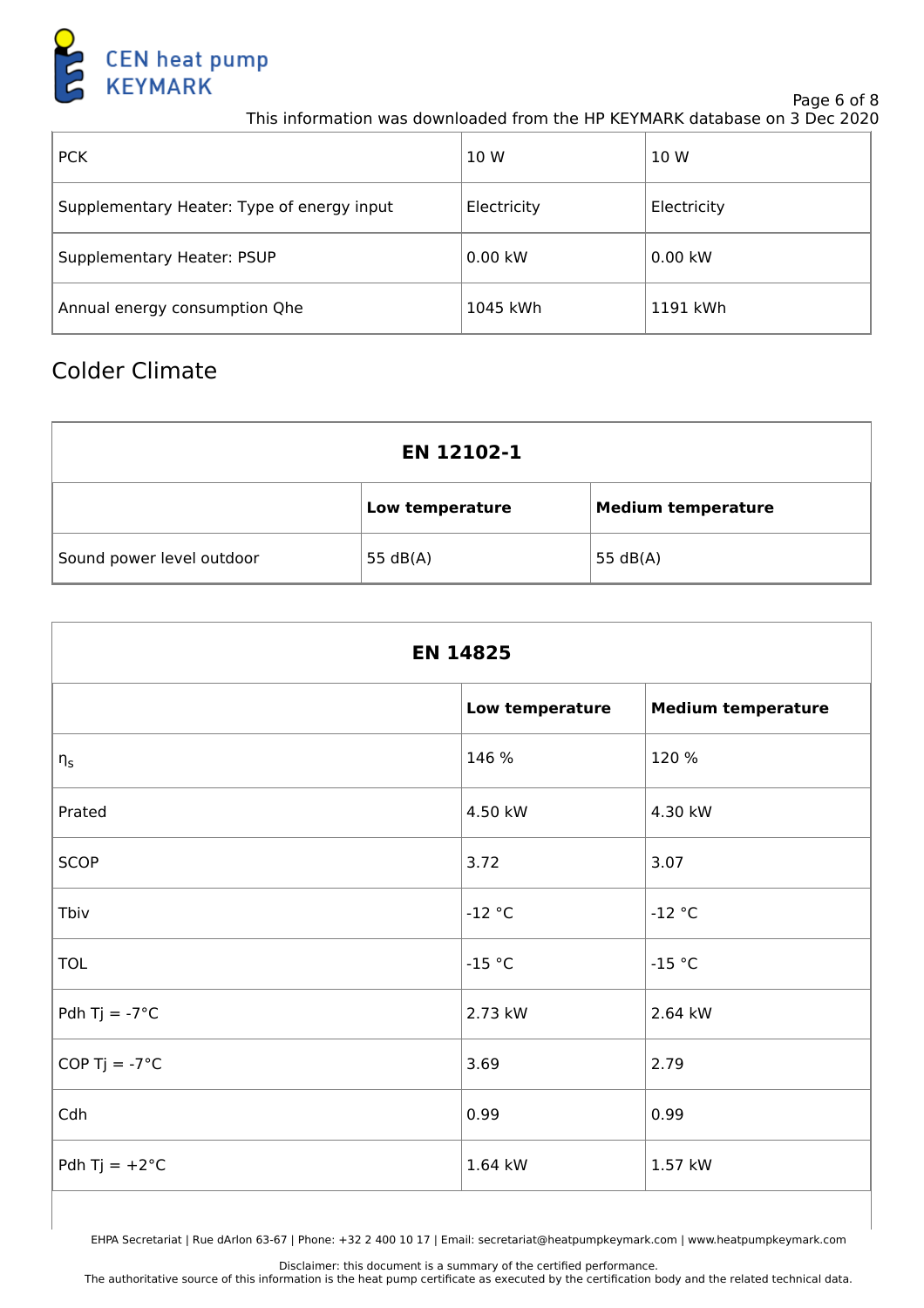

Page 7 of 8

This information was downloaded from the HP KEYMARK database on 3 Dec 2020

| COP Tj = $+2^{\circ}$ C                            | 4.95        | 3.87        |
|----------------------------------------------------|-------------|-------------|
| Cdh                                                | 0.97        | 0.98        |
| Pdh Tj = $+7^{\circ}$ C                            | 1.10 kW     | 1.27 kW     |
| COP Tj = $+7^{\circ}$ C                            | 4.73        | 4.64        |
| Cdh                                                | 0.96        | 0.96        |
| Pdh Tj = $12^{\circ}$ C                            | 1.25 kW     | 1.20 kW     |
| COP Tj = $12^{\circ}$ C                            | 5.47        | 5.02        |
| Cdh                                                | 0.96        | 0.96        |
| Pdh $Tj = Tbiv$                                    | 3.29 kW     | 3.07 kW     |
| $COP$ Tj = Tbiv                                    | 3.17        | 2.47        |
| $Pdh Tj = TOL$                                     | 3.32 kW     | 3.09 kW     |
| $COP$ Tj = TOL                                     | 3.09        | 2.40        |
| <b>WTOL</b>                                        | 75 °C       | 75 °C       |
| Poff                                               | 0 W         | 0 W         |
| <b>PTO</b>                                         | 10 W        | 10 W        |
| <b>PSB</b>                                         | 8 W         | 8 W         |
| <b>PCK</b>                                         | 10 W        | 10 W        |
| Supplementary Heater: Type of energy input         | Electricity | Electricity |
| Supplementary Heater: PSUP                         | 1.32 kW     | 1.32 kW     |
| Annual energy consumption Qhe                      | 2983 kWh    | 3458 kWh    |
| Pdh Tj = $-15^{\circ}$ C (if TOL< $-20^{\circ}$ C) | 3.32        | 3.09        |

EHPA Secretariat | Rue dArlon 63-67 | Phone: +32 2 400 10 17 | Email: secretariat@heatpumpkeymark.com | www.heatpumpkeymark.com

Disclaimer: this document is a summary of the certified performance.